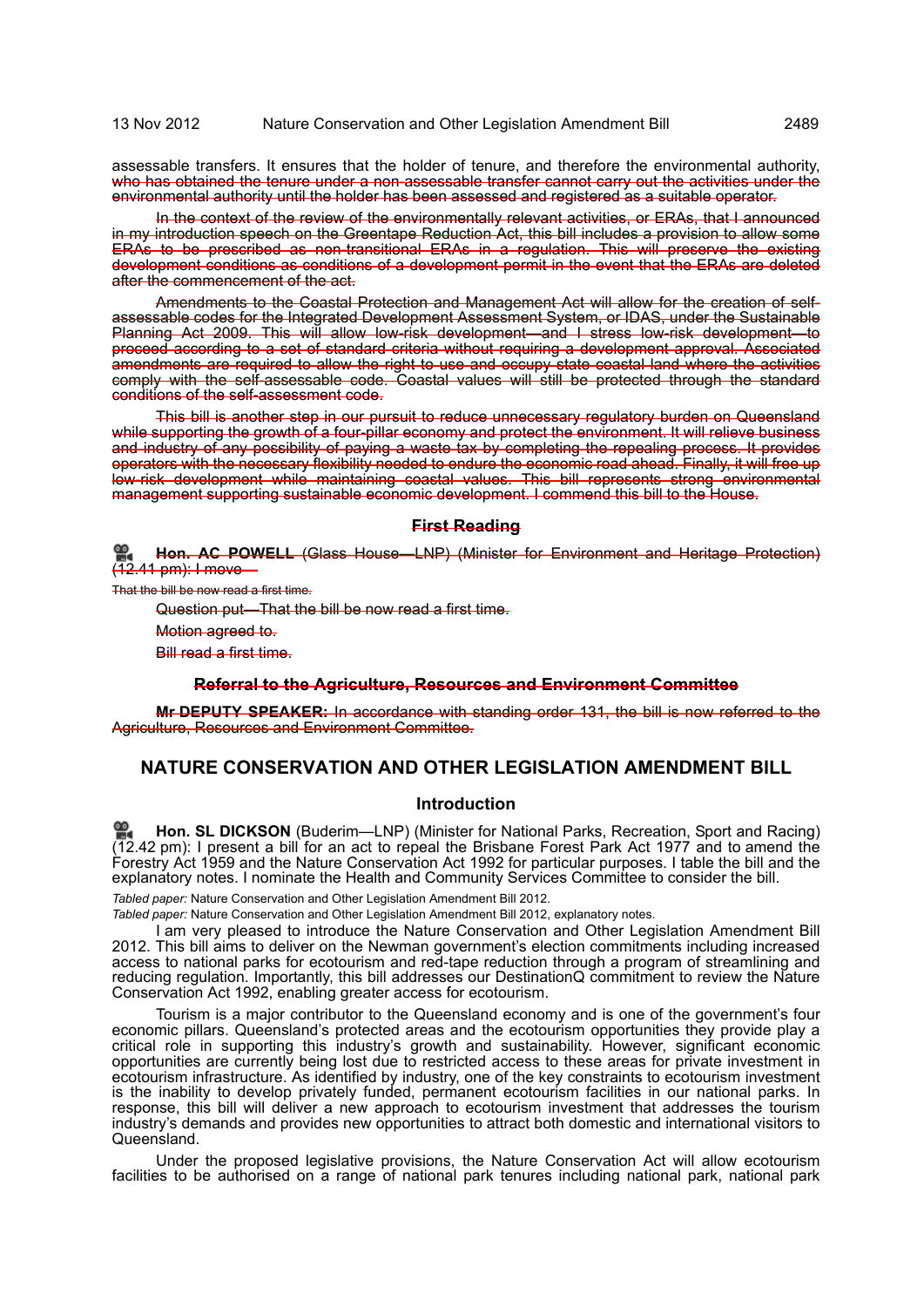(recovery), national park (Cape York Peninsula Aboriginal land) and Indigenous joint management areas (North Stradbroke Island). These new provisions will enable the development of ecotourism facilities focused on fostering the presentation, appreciation and conservation of the area's natural and cultural resources but will not involve modifying the national environment for activities which are contrary to its main focus. This means that developments such as golf courses and casinos would not be permitted.

A comprehensive policy framework and associated procedures will be developed to support the implementation of these legislative provisions. Leases of up to 30 years will be used to authorise ecotourism facilities, addressing investor concerns around security of tenure. Lease renewals for a further 30 years will be subject to the lessee meeting relevant performance criteria to ensure a long-term approach to sustainability. This policy framework will also include the development of a robust and transparent process to assess any proposed ecotourism developments.

The legislative provisions within this bill will address key government commitments to provide increased access to national parks including the DestinationQ commitments to improve access for ecotourism. Ultimately, this will be a catalyst for encouraging ecotourism investment and supporting the delivery of world-class ecotourism facilities and experiences in Queensland. This bill also addresses a key priority of this government in reducing regulatory and administrative burdens.

The bill proposes three additional amendments to streamline processes for dealings under the Nature Conservation Act and the Forestry Act 1959 and to remove unnecessary legislation. Firstly, the bill will simplify the approach to the authorisation of pre-existing infrastructure that has been inherited on land now included in national park estates. This includes utilities infrastructure such as powerlines, water pipelines and telecommunication towers. The current process for authorising this pre-existing infrastructure is a time and resource intensive procedure for both the Department of National Parks, Recreation, Sport and Racing and the infrastructure owner, with little value added through such a comprehensive assessment process.

This bill will enable pre-existing utilities infrastructure approvals on national parks to be streamlined under the Nature Conservation Act. Introducing a simplified process will reflect the lower level of assessment required for pre-existing infrastructure and is expected to result in reduced application processing time by around 16 weeks. Authorisation of these facilities will benefit both the state and the proponents by reducing unnecessary administrative burden. Consultation with key industry representatives has indicated strong support for this initiative.

Secondly, the bill will expand both the time and area for occupation permits on state forests under the Forestry Act. There are currently around 345 existing coal seam gas well sites and 250 kilometres of gas and water pipelines installed in 21 state forests, with proposals for a further 180 wells and 100 kilometres of pipeline being assessed. Under current occupation permit provisions, a separate occupation permit is required for every 10 hectares, with permit renewals required every seven years over the life of the infrastructure. Due to the extent and long lived nature of infrastructure such as coal seam gas pipelines, telecommunications and electricity transmission facilities, current permit restrictions are not suitable, placing increasing administrative burden on both government and business. This bill will remove these limitations on occupation permits for state forests. This amendment will substantially reduce the number of permits and applications that need to be made for the use and occupancy of state forest lands by industry. The change will not alter the company's obligations to address the rights of other users and will not affect current revenue.

Finally, this bill will repeal the Brisbane Forest Park Act 1977, which is no longer required to fulfil the coordinating function for which it was established. The Brisbane Forest Park Act was created as a means to coordinate recreation and conservation across forested land to Brisbane's west. In recent years, as a result of changes in administrative arrangements and land tenure, use of this act has ceased. The land is now predominantly managed under the provisions of the Forestry Act and the Nature Conservation Act. In addition, the Brisbane Forest Park Regulation 1998 and the Brisbane Forest Park Regulation 1999 have now expired and there is no longer a Brisbane Forest Park Advisory Planning Board in place. This bill will repeal the act in order to remove unnecessary legislation to meet the government's program of streamlining and reducing regulation.

This Nature Conservation and Other Legislation Amendment Bill 2012 delivers a range of proposed legislative amendments and provisions that are critical in delivering on key Newman government commitments and priorities. I commend the bill to the House.

# **First Reading**

**Hon. SL DICKSON** [\(Buderim—LNP\) \(Minister for National Parks, Recreation, Sport and Racing\)](http://www.parliament.qld.gov.au/docs/find.aspx?id=0Mba20121113_124932) [\(12.49 pm\): I move—](http://www.parliament.qld.gov.au/docs/find.aspx?id=0Mba20121113_124932)

That the bill be now read a first time.

Question put—That the bill be now read a first time.

Motion agreed to.